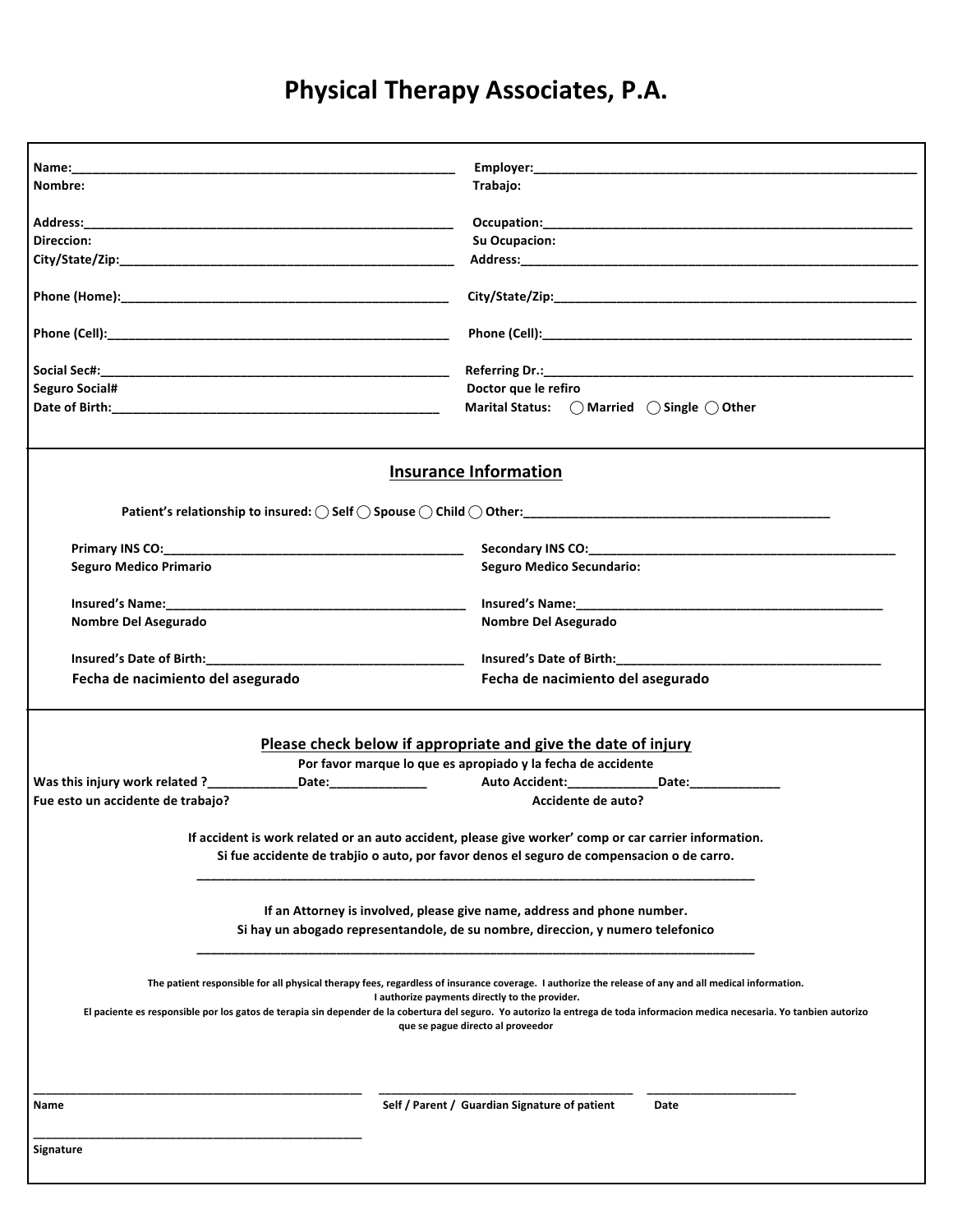

Patient's Name: <u>and the set of the set of the set of the set of the set of the set of the set of the set of the set of the set of the set of the set of the set of the set of the set of the set of the set of the set of the</u>

Please be advised that if your insurance is an HMO, PPO, POS, Medicare or any other managed care, you will have a co-payment /co-insurance for each physical therapy visit. However should your insurance not pay for any dates of service this balance shall become patient responsibility. Thank You

\_\_\_\_\_\_\_\_\_\_\_\_\_\_\_\_\_\_\_\_\_\_\_\_\_\_\_\_\_\_\_ \_\_\_\_\_\_\_\_\_\_\_\_\_\_\_\_\_\_\_

Signature Date

Nombre Del Paciente: et al. 2008 and 2008 and 2008 and 2008 and 2008 and 2008 and 2008 and 2008 and 2008 and 20

Le hacemos saber que sis u seguro es un HMO, PPO, POS, Medicare, o cualquier otro tipo de cuidado medico administrado, usted tendra un co-pago/co-serguro por cada visita de terapia fiscia. Gracias

\_\_\_\_\_\_\_\_\_\_\_\_\_\_\_\_\_\_\_\_\_\_\_\_\_\_\_\_\_\_\_ \_\_\_\_\_\_\_\_\_\_\_\_\_\_\_\_\_\_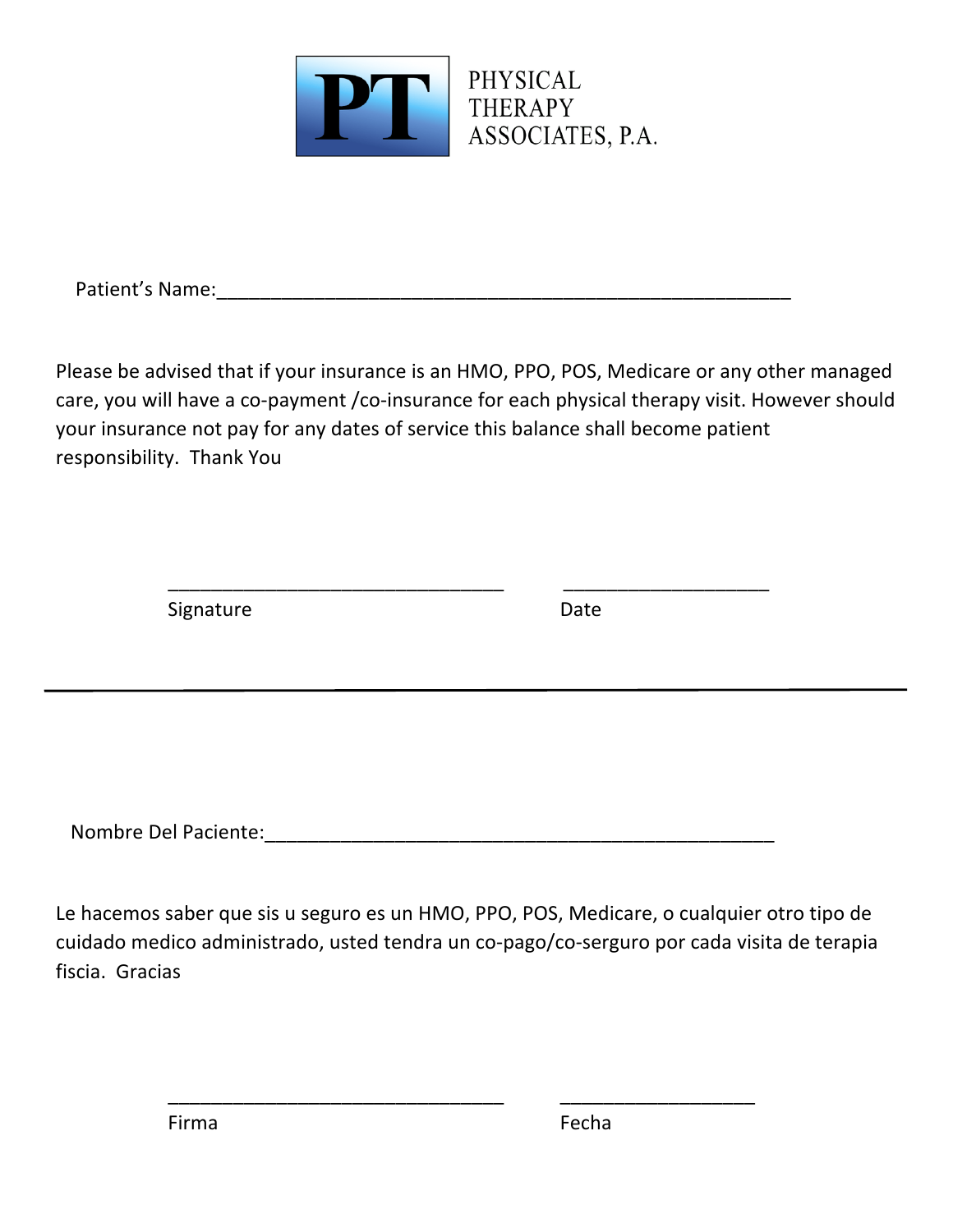

## Patient Information Acknowledgment

I have read and fully understand Physical Therapy Associates, P.A. Notice to information Practices. I understand that Physical Therapy Associates, P.A. May use or disclose my personal health information for purposes of carrying out treatment, obtaining payment, evaluating the quality of services provided and any administrative operation related to treatment of payment. I understand I have the right to restrict how my personal health information is used and disclosed for treatment, payment are administrative operations if I notify the practice. I also understand that Physical Therapy Associates, P.A. will consider requests for restriction on a case by case basis, but does not have to agree to requests for restrictions.

I hereby acknowledge the use and disclosure of my personal health information for purposes as noted in Physical Therapy Associates, P.A. Notice of information practices. I understand that I retain the right to revoke this consent by notifying the practice at any time.

Patient Name

\_\_\_\_\_\_\_\_\_\_\_\_\_\_\_\_\_\_\_\_\_\_\_\_\_\_\_\_\_\_\_\_\_\_\_\_\_

\_\_\_\_\_\_\_\_\_\_\_\_\_\_\_\_\_\_\_\_\_\_\_\_\_\_\_\_\_\_\_\_\_\_\_\_\_

\_\_\_\_\_\_\_\_\_\_\_\_\_\_\_\_\_\_\_\_\_\_\_\_\_\_\_\_\_\_\_\_\_\_\_\_\_

Signature 

Date